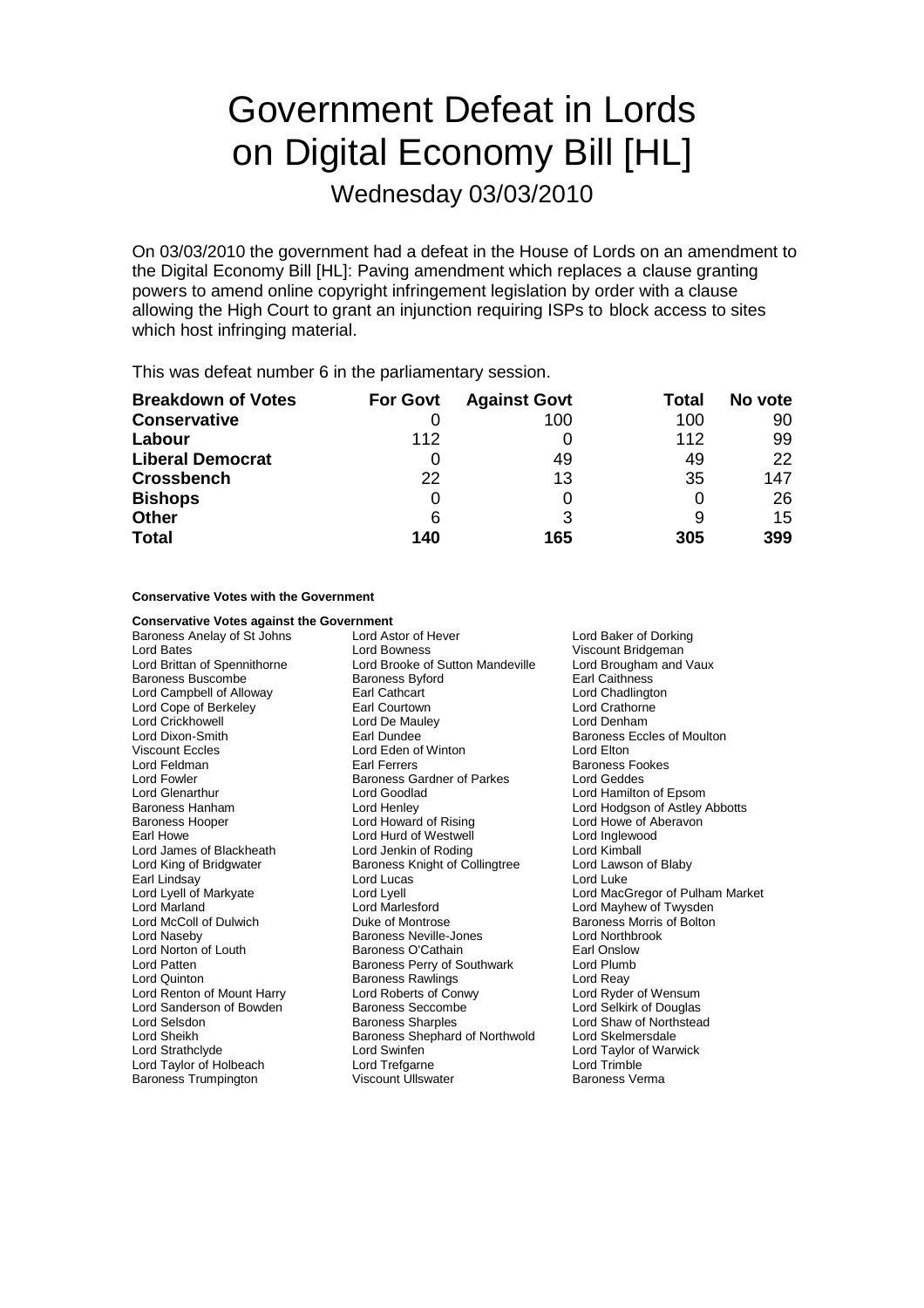Lord Waddington **Lord Wade of Chorlton** Baroness Warsi

Baroness Wilcox

**Labour Votes with the Government**<br>Lord Acton

Lord Acton Lord Anderson of Swansea Baroness Andrews Lord Davidson of Glen Clova Lord Davies of Coity Lord Harris of Haringey Lord Harrison Lord King of West Bromwich Lord Kirkhill<br>
Lord Lipsey Lord Macdonald of Tradeston Baroness Ramsay of Cartvale Lord Rea<br>Lord Rosser Baroness Rendell of Baylands Viscount Simon<br>
Lord Stone of Blackheath<br>
Lord Strabolgi Baroness Taylor of Bolton Lord Wedderburn of Charlton Lord West of Spithead<br>Lord Whitty **Baroness Whitaker Whitaker Baroness Whitaker Baroness Whitaker Whitaker Baroness White Baroness W** Lord Young of Norwood Green

Lord Barnett **Lord Bassam of Brighton** Baroness Billingham **Baroness Billingham** Lord Bilston **Baroness Blackstone**<br>Baroness Blood Baroness Blood Borne Lord Borrie **Baroness Blackstone** Baroness Blood **Bradley**<br>
Lord Bradley **Lord Brooke** Cord Brooke of Alverthorpe **Lord Brookman**<br>
Lord Brookman Lord Brooke of Alverthorpe Lord Brookman<br>
Lord Campbell-Savours Lord Carter of Coles Lord Brooks of Tremorfa<br>
Lord Christopher Lord Clark of Windermere Lord Clarke of Hampstead Lord Clark of Windermere Lord Clarke of Har<br>Baroness Corston Baroness Crawley Lord Clinton-Davis<br>
Lord Davidson of Glen Clova<br>
Lord Davidson of Glen Clova<br>
Lord Davies of Oldham Lord Davies of Abersoch **Baroness Dean of Thornton-le-Fylde** Lord Dubs<br>
Lord Evans of Parkside Lord Evans of Watford Baroness F Lord Evans of Parkside Lord Evans of Watford **Baroness Farrington of Ribbleton**<br>Lord Faulkner of Worcester Lord Foster of Bishop Auckland Lord Foulkes of Cumnock Lord Faulkner of Worcester Lord Foster of Bishop Auckland Lord Foulkes<br>Baroness Gale Baroness Gibson of Market Rasen Lord Giddens Baroness Gale Baroness Gibson of Market Rasen Lord Giddens<br>Baroness Golding Saroness Lord Gordon of Strathblane Baroness Goudie Lord Gordon of Strathblane Lord Grenfell<br>
Lord Grocott Lord Grocott Lord Griffiths of Burry Port Lord Grocott<br>
Lord Harrison Lord Harrison Lord Harrison Lord Haskel Baroness Henig Baroness Hilton of Eggardon Lord Howarth of Newport Baroness Howells of St Davids<br>Lord Jones Lord Howie of Troon <u>Theory Corporation Corporation</u><br>
Lord King of West Bromwich Lord Kirkhill **Lord Lord Lord Lea of Crondall** Lord Lipsey Lord Macdonald of Tradeston Lord Mackenzie of Framwellgate<br>
Lord MacKenzie of Culkein Baroness Massey of Darwen Lord Maxton Lord MacKenzie of Culkein **Baroness Massey of Darwen** Lord Maxton<br>Lord McIntosh of Haringey **Baroness McIntosh of Hudnall** Lord McKenzie of Luton Baroness McIntosh of Hudnall Lord Mitchell<br>
Lord Moonie Cord Moonie Charless Morgan of Huyton<br>
Lord Morris of Manchester Lord Morris of Aberavon<br>
Lord Morris of Handsworth Lord Morris of Manchester Lord Morris of Aberavon Lord Morris of Handsworth Lord Parekh Lord Patel of Blackburn Lord Paul Lord Plant of Highfield Lord Puttnam Baroness Quin Lord Radice Lord Rosser **Lord Rowlands** Cord Rowlands **Baroness Royall of Blaisdon**<br>
Lord Sawyer **Baroness Scotland of Asthal** Cord Sewel Baroness Scotland of Asthal Lord Sewel<br>
Lord Snape Cord Soley Lord Tunnicliffe **Baroness Turner of Camden** Baroness Wall of New Barnet<br>
Lord Wedderburn of Charlton **Baroness West of Spithead** Baroness Whitaker

Lord Strabolgi **Channess Symons of Vernham Dean**<br>
Lord Temple-Morris **Channess Symons of Vernham Dean** Lord Woolmer of Leeds

## **Labour Votes against the Government**

### **Liberal Democrat Votes with the Government**

# **Liberal Democrat Votes against the Government**

Lord Carlile of Berriew Lord Chidgey<br>
Lord Cotter Lord Chinakia Baroness Harris of Richmond<br>
Lord Jones of Cheltenh<br>
Lord Lee of Trafford<br>
Lord Livsey of Talgarth Baroness Thomas of Walliswood Baroness Williams of Crosby

Lord Addington Lord Control Lord Alderdice Lord Andrejon<br>Baroness Barker Baroness Bonham-Carter of Yarnbury Lord Bradshaw Baroness Bonham-Carter of Yarnbury Lord Bradshaw<br>Lord Chidgey Lord Clement-Jones Lord Cotter Lord Dollaria<br>Lord Cotter Lord Dykes<br>Viscount Falkland Lord Dykes Baroness Falkner of Margravine Baroness G Viscount Falkland **Baroness Falkner of Margravine** Baroness Garden of Frognal<br>Baroness Hamwee Baroness Hamwee Lord Goodhart **Earl Goodhart** Baroness Hamwee<br>
Lord Jones of Cheltenham **Baroness Lord Kirkwood of Kirkhope** Lord Livsey of Talgarth Lord Maclennan of Rogart<br>
Earl Mar and Kellie **Lord McNally** Baroness Maddock **Earl Mar and Kellie** Lord McNally<br>Baroness Neuberger **Earl Baroness Nicholson of Winterbourne** Baroness Northover Baroness Neuberger Baroness Nicholson of Winterbourne Baroness Northover Christense Lord Renard<br>Lord Redesdale Lord Rennard Lord Razzall Lord Redesdale Cord Rennard<br>
Lord Roberts of Llandudno Baroness Scott of Needham Market Lord Sharman Baroness Scott of Needham Market Lord Sharman<br>Lord Smith of Clifton Lord Taverne Lord Shutt of Greetland Lord Smith of Clifton Lord Taverne<br>
Lord Teverson **Lord The Baroness Thomas of Winchester** Lord Thomas of Gresford Baroness Thomas of Winchester Lord Thom<br>Baroness Tonge Lord Tope Lord Tyler **Lord Wallace of Saltaire** Baroness Walmsley